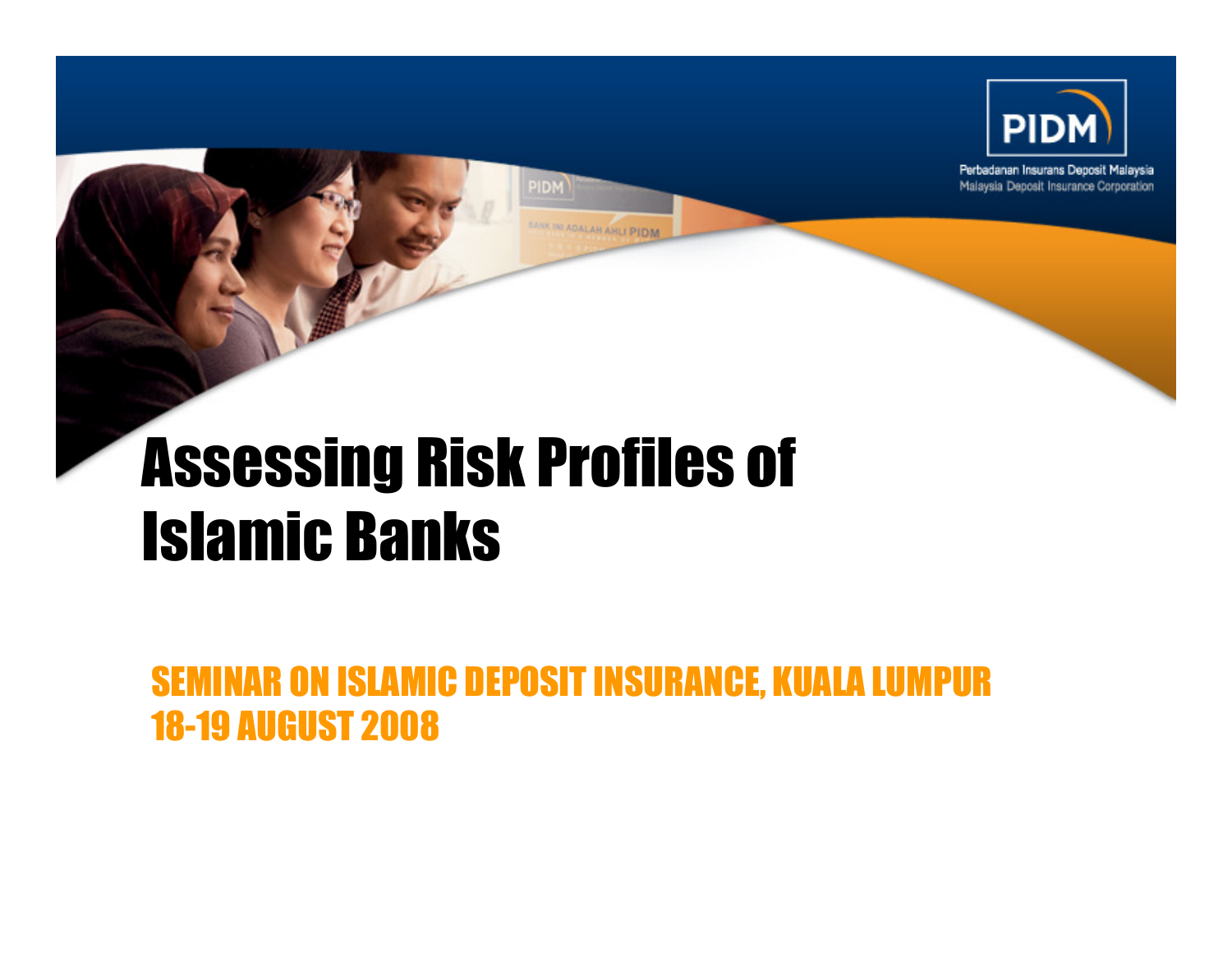

2

## **What are the differences between Islamic banking and conventional banking from risk perspective?**

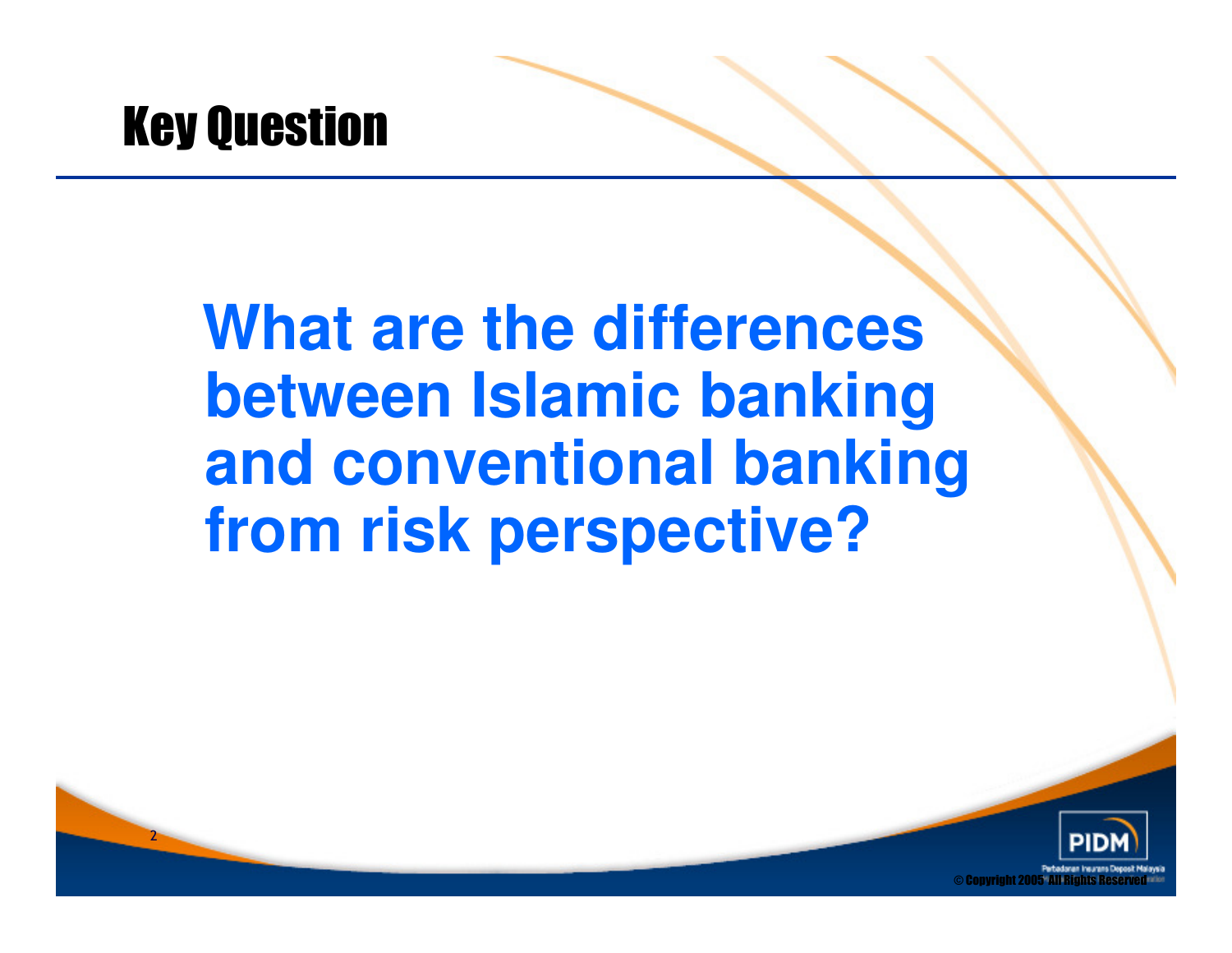#### Scope of Presentation

#### **1.Characteristics of Islamic Banking**

#### **2.Risk Matrix**

#### **3.Issues and Challenges**

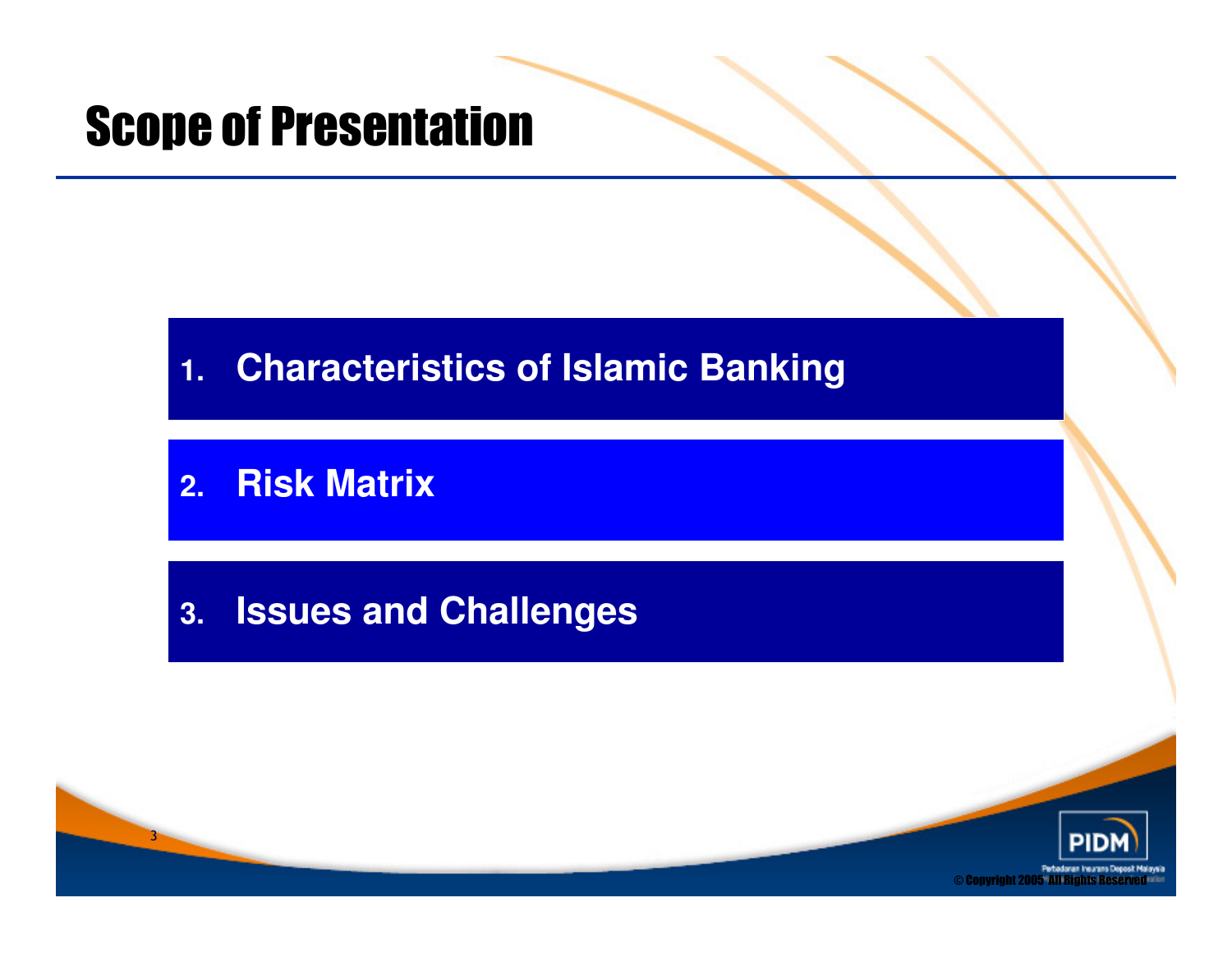## **Characteristics of Islamic banking**

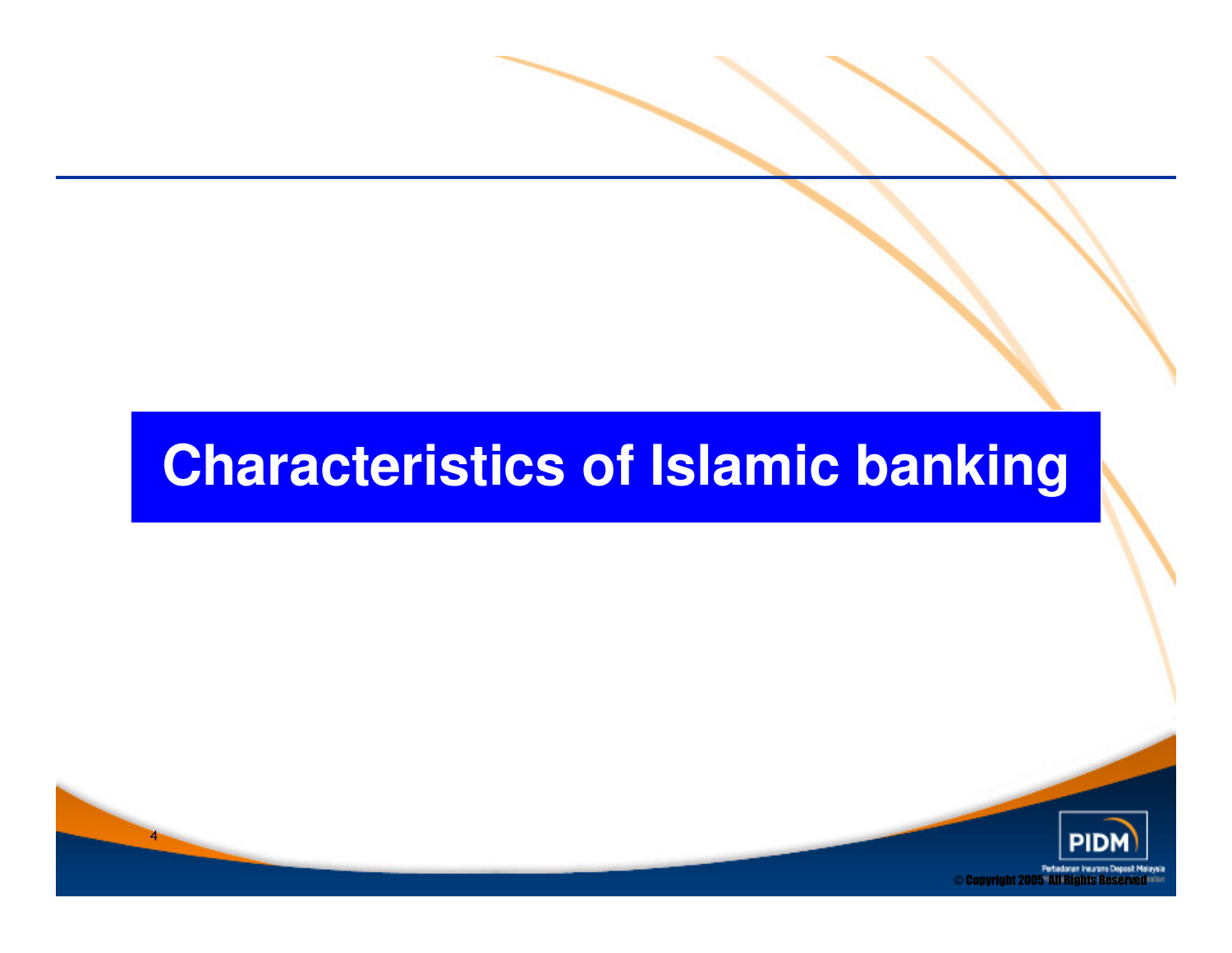**Islamic financial transactions are based on Shariah principles (Islamic jurisprudence) …**

**No element of usury** 

- $\Box$ **No element of uncertainty**
- $\Box$ **No element of gambling**
- $\Box$  **No trading/investment in prohibited commodities**

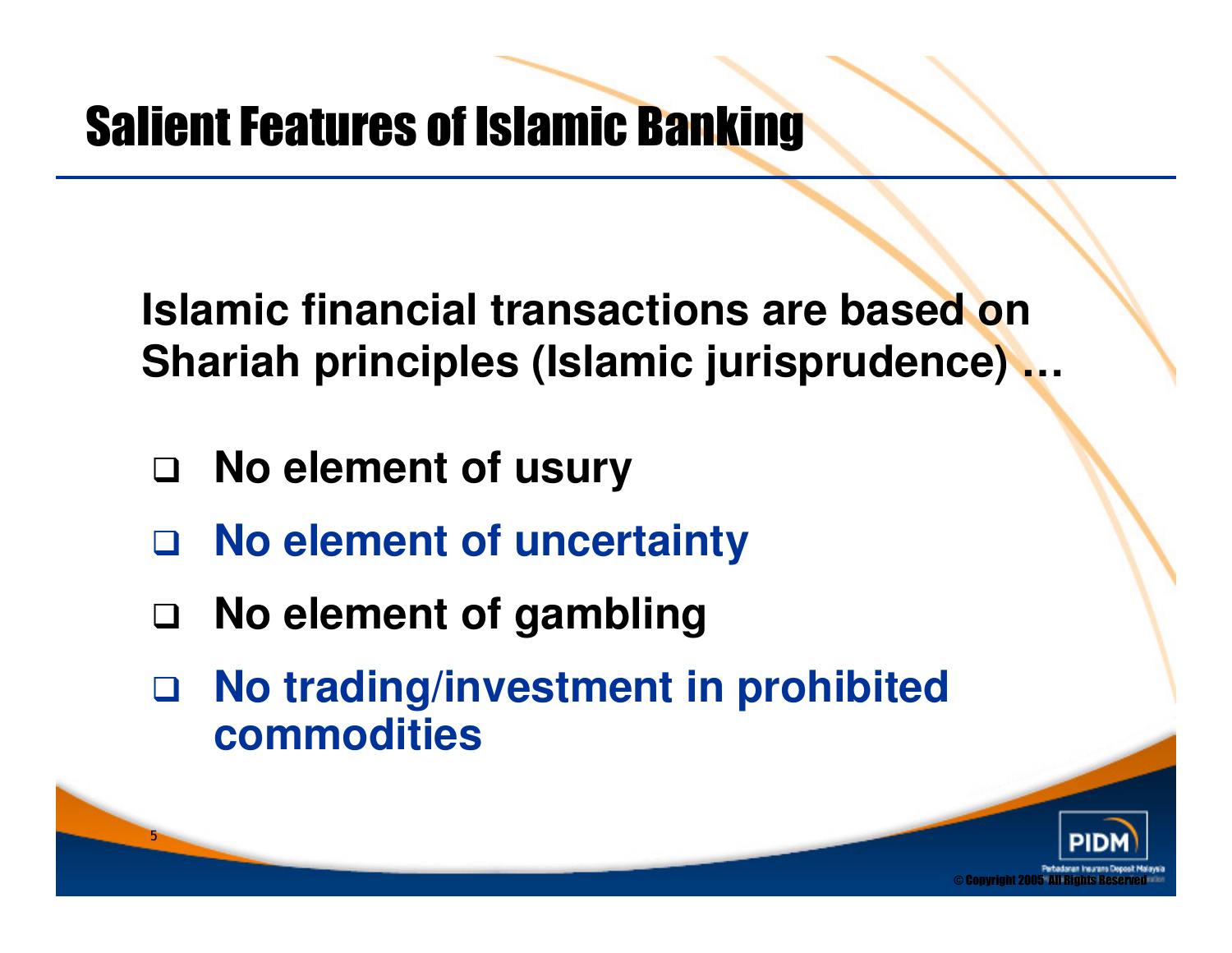## Contractual Relationship

**Islamic contracts in Islamic banking operation …**



#### **Islamic contracts**

- **Cost-plus (Murabahah)**
- **Future delivery (Salam)**
- **Purchase by order (Istisna')**
- **Leasing (Ijarah)**
- **Profit sharing (Mudharabah)**
- **Joint-venture (Musharakah)**
- **Wadiah (safe custody)**
- **Others**

#### **Relationship**

**In addition to debtor-creditor, other relationship includes custodian, lessor-lessee, investorentrepreneur and buyer-seller.** 

© Copyright 2005 All Rights Reserv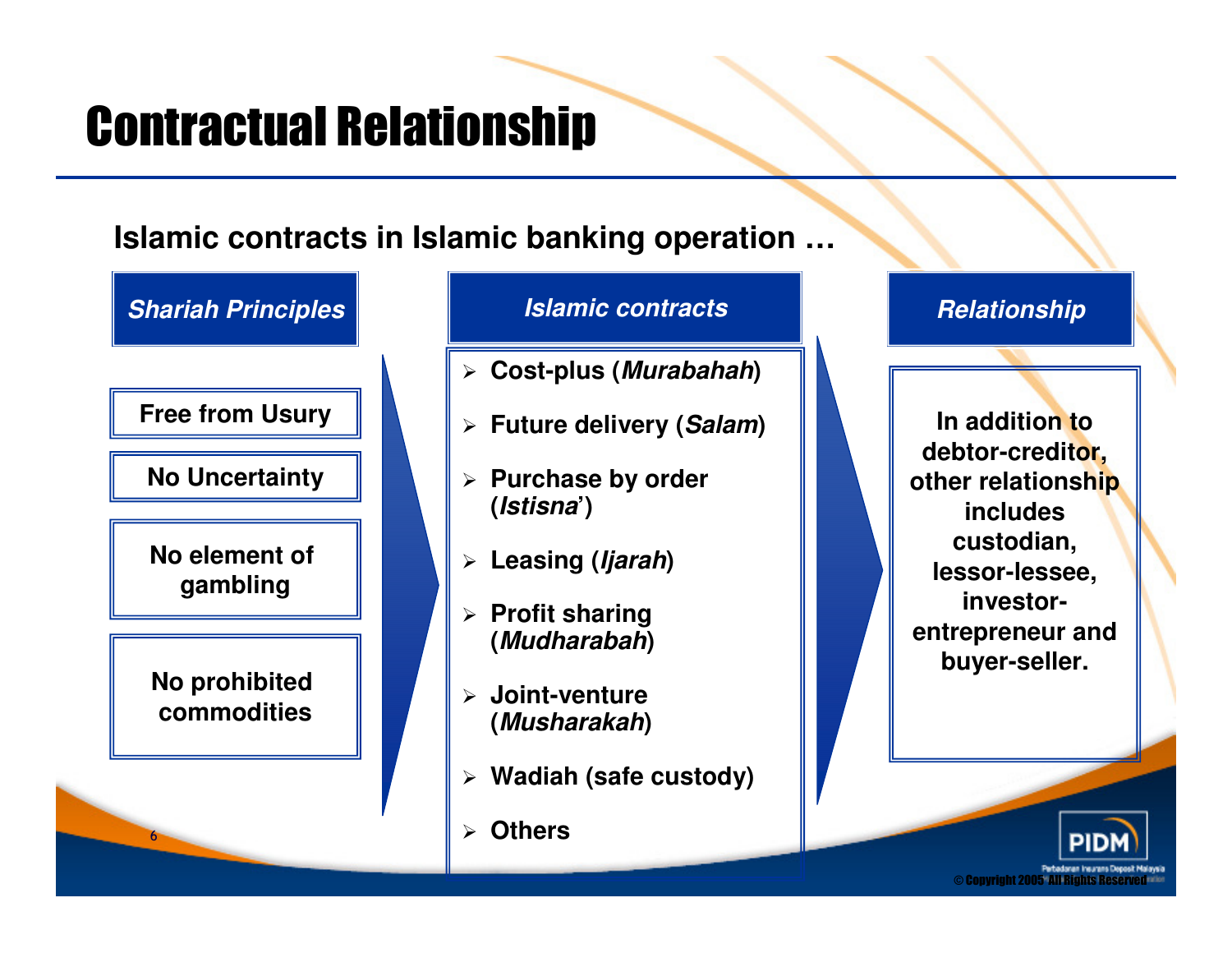## Contractual Relationship

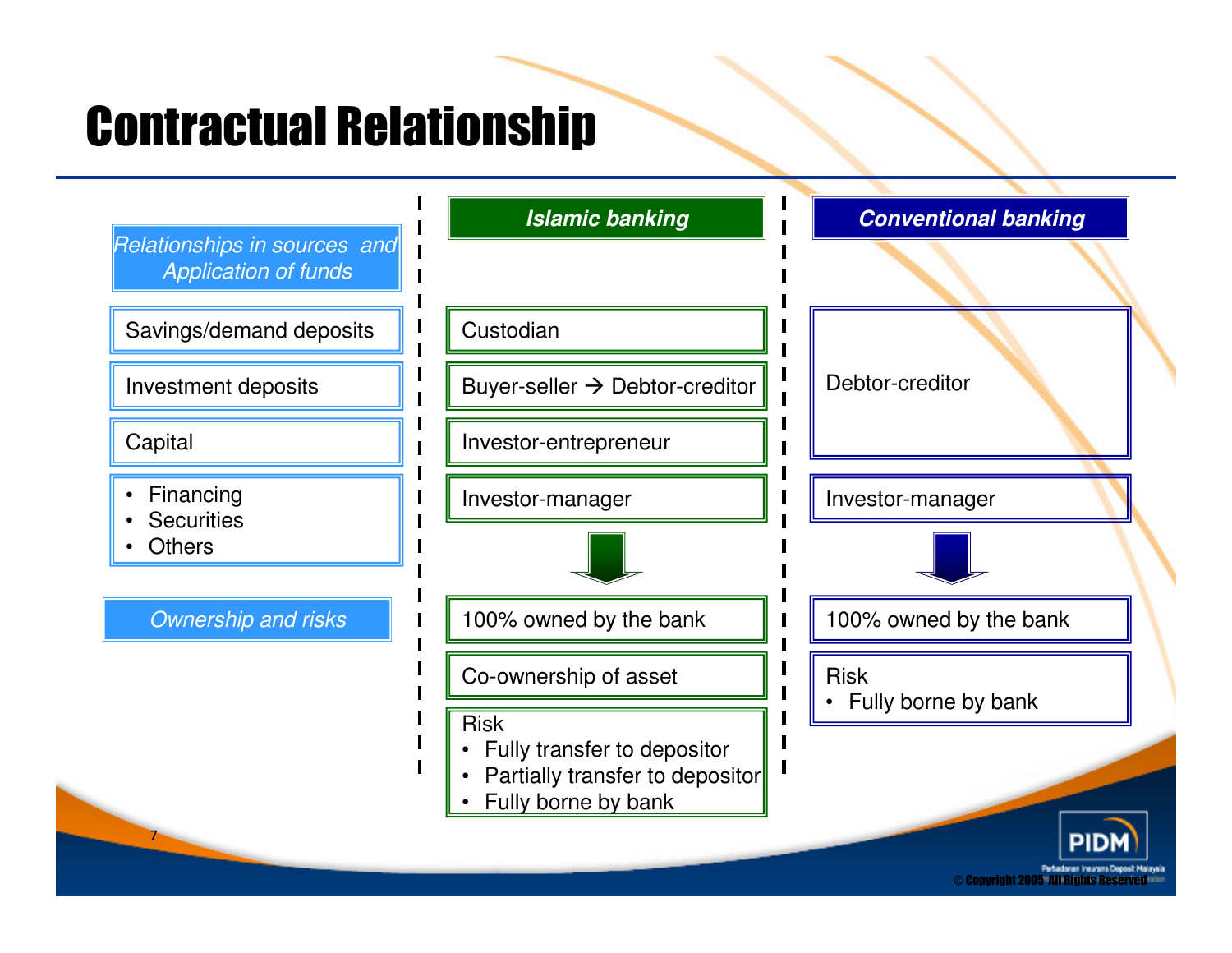## Balance Sheet Components

| <b>Islamic banking</b>                                                                                                                                                                                                                                                                                            | <b>Conventional banking</b>                                                                                                                                                                                        |
|-------------------------------------------------------------------------------------------------------------------------------------------------------------------------------------------------------------------------------------------------------------------------------------------------------------------|--------------------------------------------------------------------------------------------------------------------------------------------------------------------------------------------------------------------|
| <b>ASSETS</b>                                                                                                                                                                                                                                                                                                     | <b>ASSETS</b>                                                                                                                                                                                                      |
| <b>Cash and cash equivalents</b><br><b>Sales receivables</b><br><b>Investment in securities</b><br>Investment in leased assets and real estates<br><b>Equity investment in joint ventures</b><br><b>Equity investment in capital ventures</b><br><b>Inventories</b><br><b>Other assets</b><br><b>Fixed assets</b> | Cash and cash equivalents<br>Securities portfolio<br>Loan and advances<br><b>Other assets</b><br><b>Statutory deposits</b><br><b>Investment in subsidiaries</b><br>Investment in associates<br><b>Fixed assets</b> |
| <b>LIABILITIES</b>                                                                                                                                                                                                                                                                                                | <b>LIABILITIES</b>                                                                                                                                                                                                 |
| <b>Current account</b><br><b>Other liabilities</b><br><b>Profit sharing investment accounts</b><br><b>Profit equalisation reserve</b><br><b>Investment risk reserve</b>                                                                                                                                           | <b>Deposits</b><br><b>Other liabilities</b>                                                                                                                                                                        |
| <b>OWNERS' EQUITY</b>                                                                                                                                                                                                                                                                                             | <b>OWNERS' EQUITY</b>                                                                                                                                                                                              |
|                                                                                                                                                                                                                                                                                                                   | Perbadanan Insurans Deposit Malaysia                                                                                                                                                                               |

 $\odot$  Copyright 2005  $\,$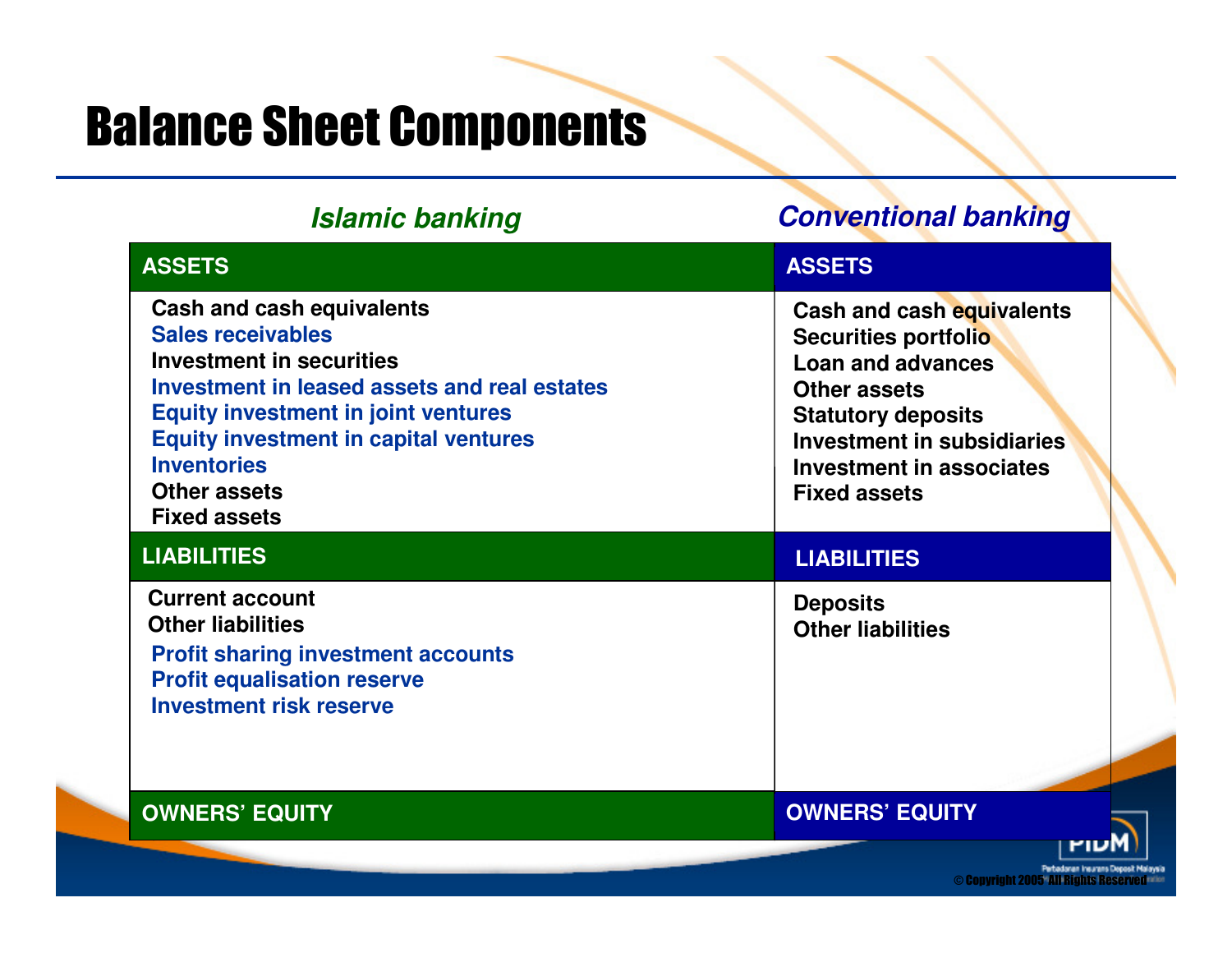## Management of Funds

**While conventional banking funds are managed on pool basis, Islamic banking funds are managed on pool or separate basis …**

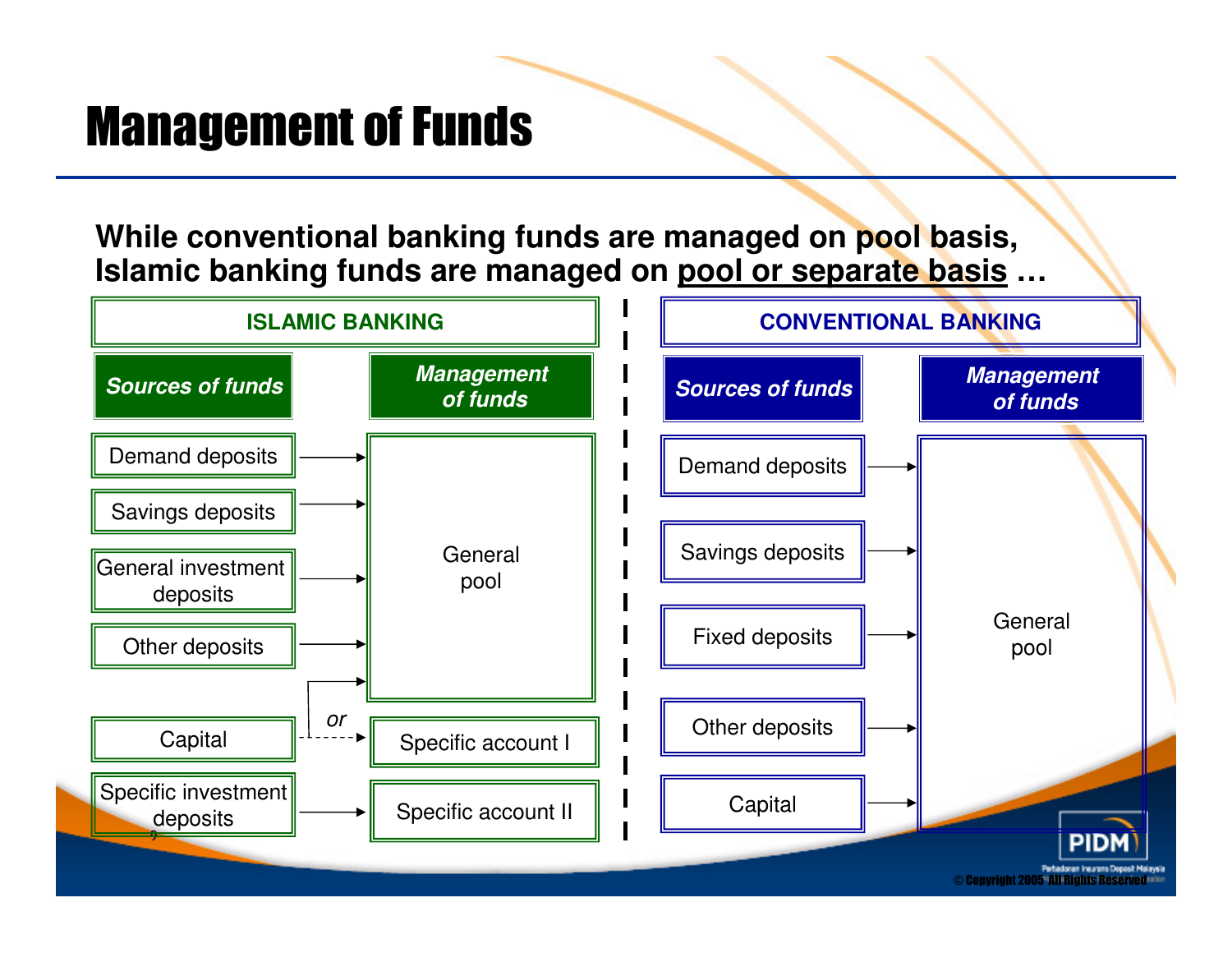## **Risk Matrix**

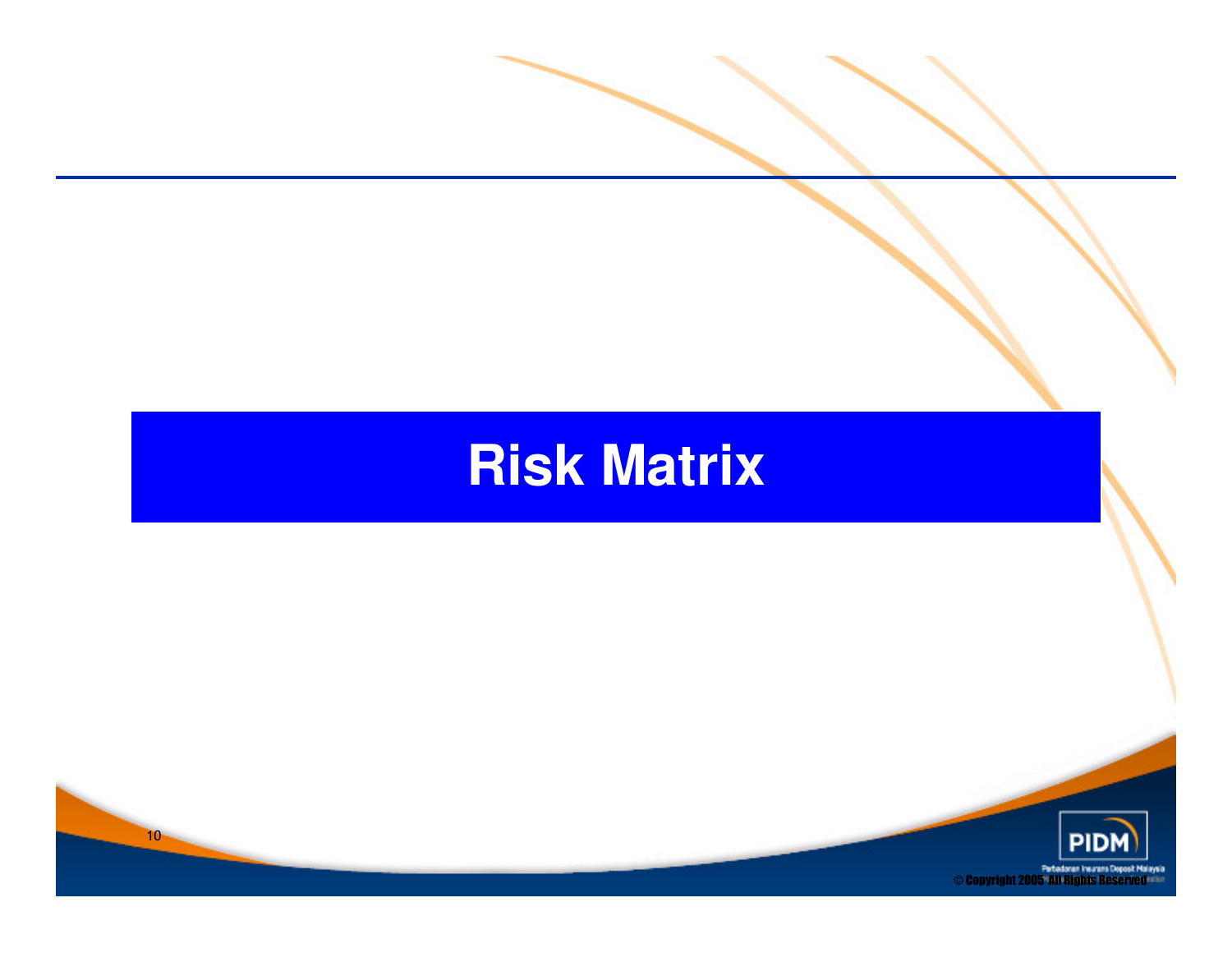## Risk Matrix

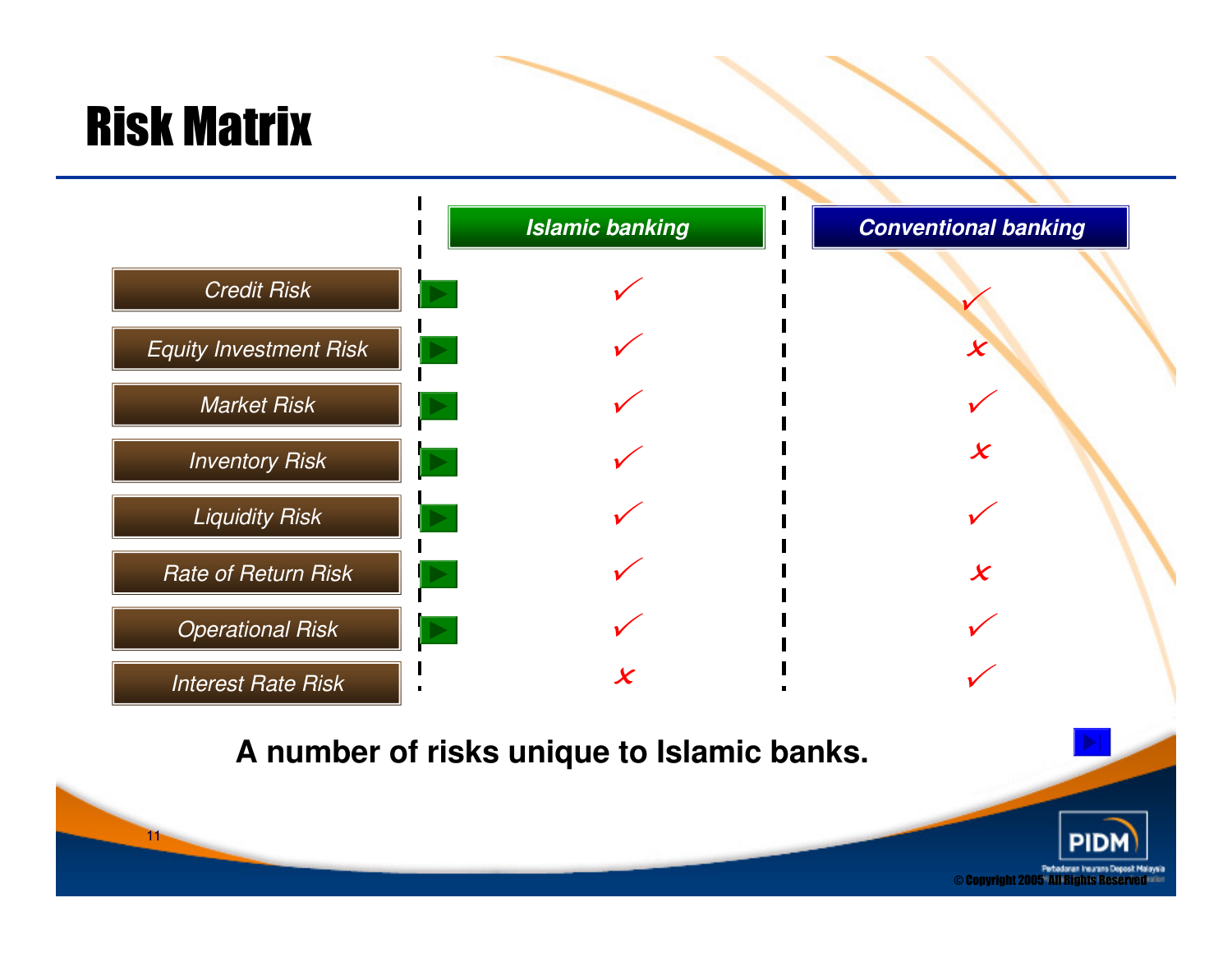## Credit Risk

**Counterparty** fails to meet its obligations in accordance with agreed terms

12



 $\Box$  Credit risk prevalent across the Islamic financing contracts whether sale-based, leasing or profit-and-loss sharing ("PLS") contracts.

© Copyright 2005' All Rights Reserv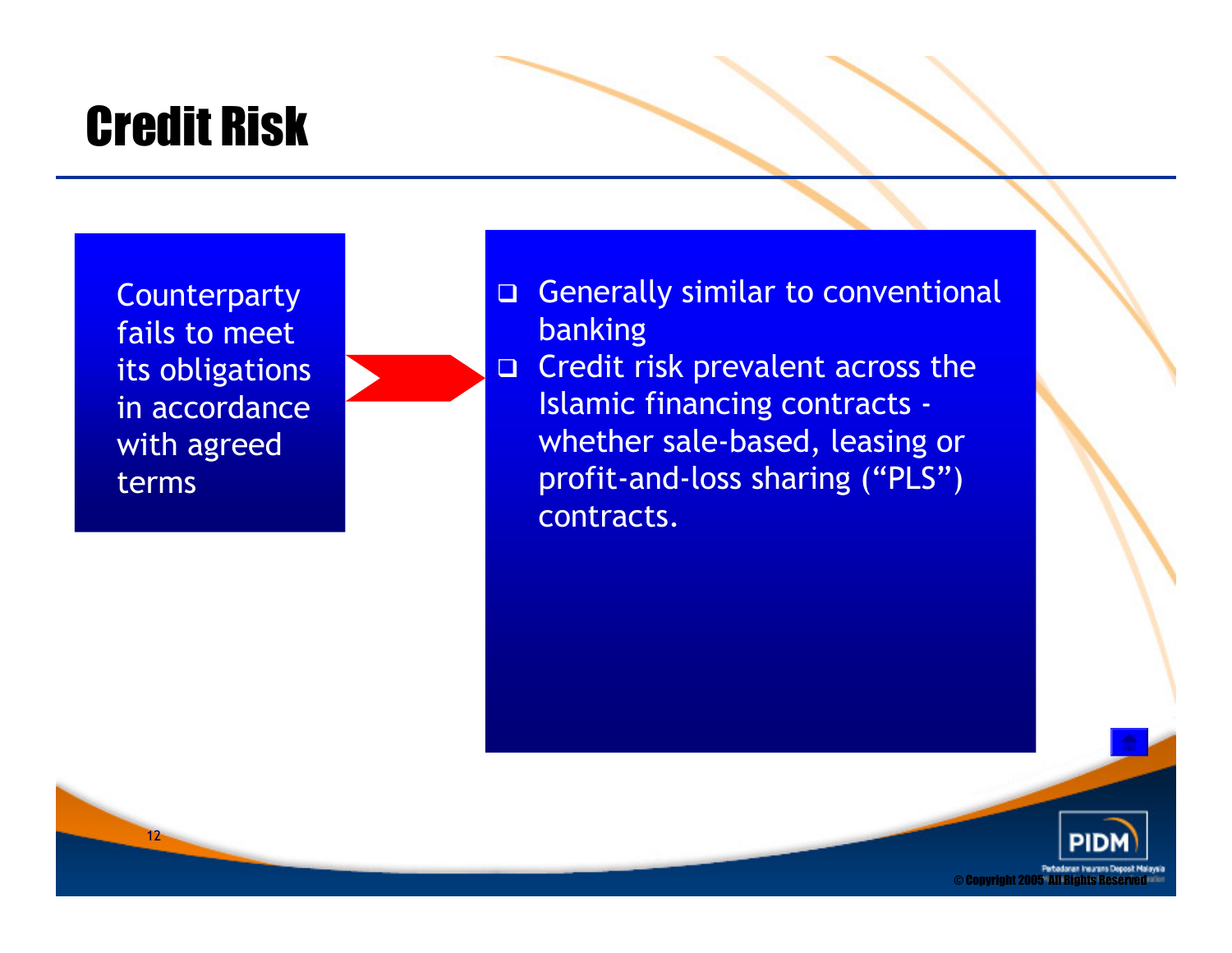### Equity Investment Risk

Risk arising from entering into partnership

**Mush** 

Muda

 $\Box$  Risks inherent in holding of equity instruments or investment purposes

- $\Box$ Risk profile of potential partners
- $\Box$  Under PLS contracts, the capital invested by the provider of finance (the bank) does not constitute a fixed return, but explicitly exposed to impairment in the event of losses (capital impairment risk)

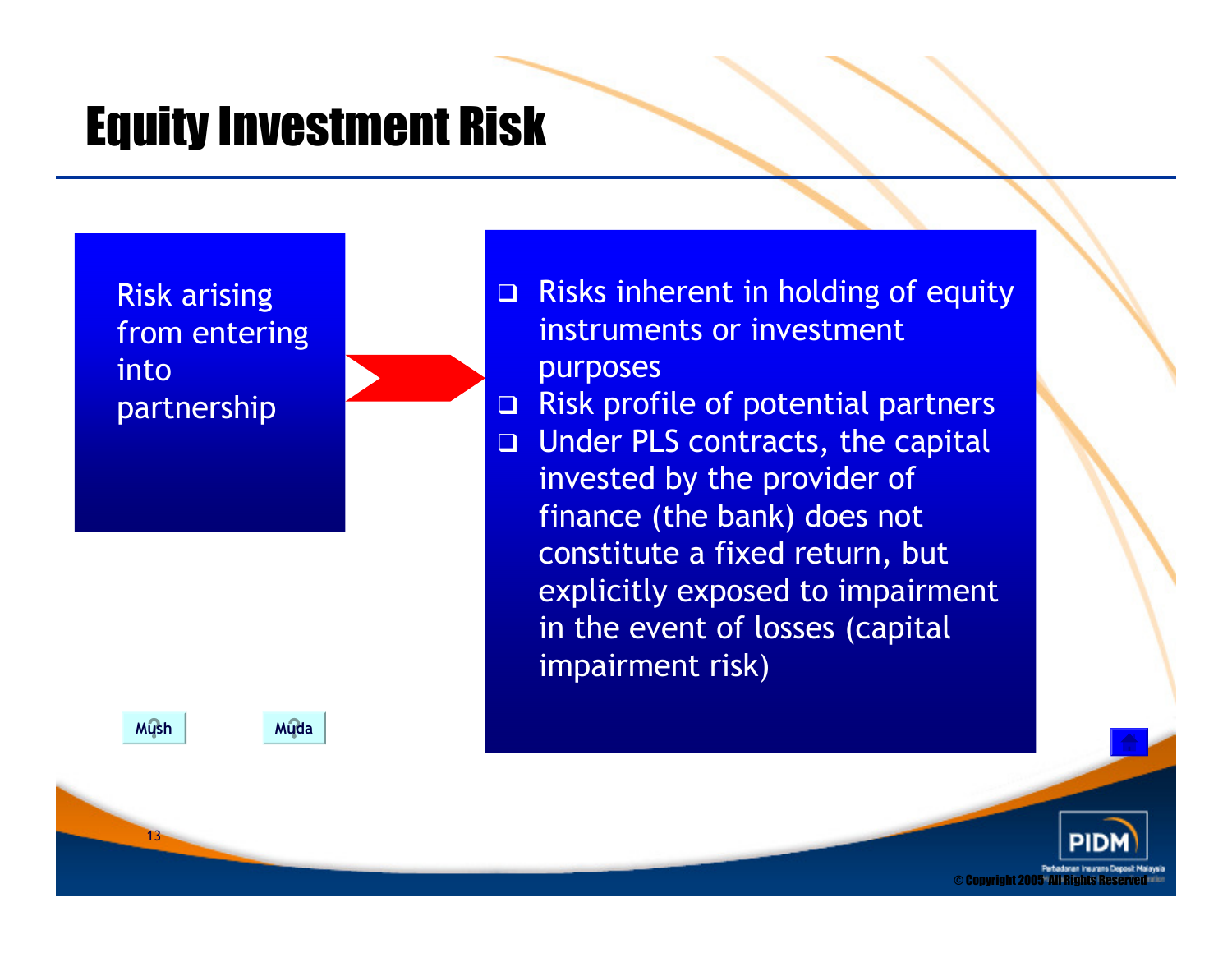## Market Risk

Arising from movement in market prices

14

- Relates to current and future volatility of market values of specific assets
- Additional issues to consider for  $\Box$ Islamic banks:
	- **Importance of asset-liability**  $\blacksquare$ management
	- **EXECUTE: Limited hedging instruments** against the market risks

 $\odot$  Copyright 2005 $\,$  All Rights Reserv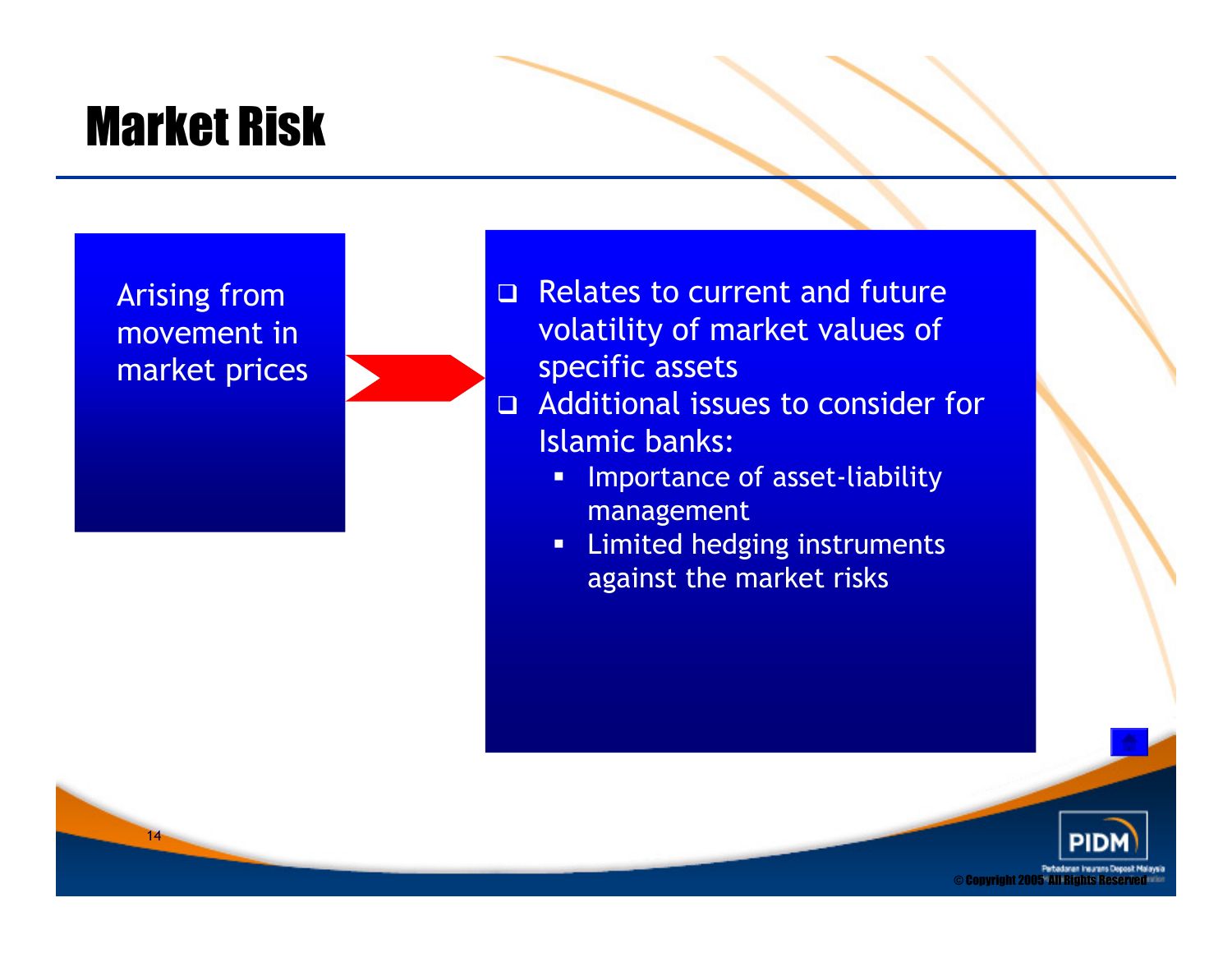## Inventory Risk

**Where** ownership of assets lies with the banks

- **□** Some Islamic financing contracts involves Islamic banks taking ownership of assets
- □ The bank is exposed to inventory  $\Box$ risk in the event the customer does not buy the asset (credit risk)
- □ Holding of the inventory also exposes the bank to price volatility (market risk)

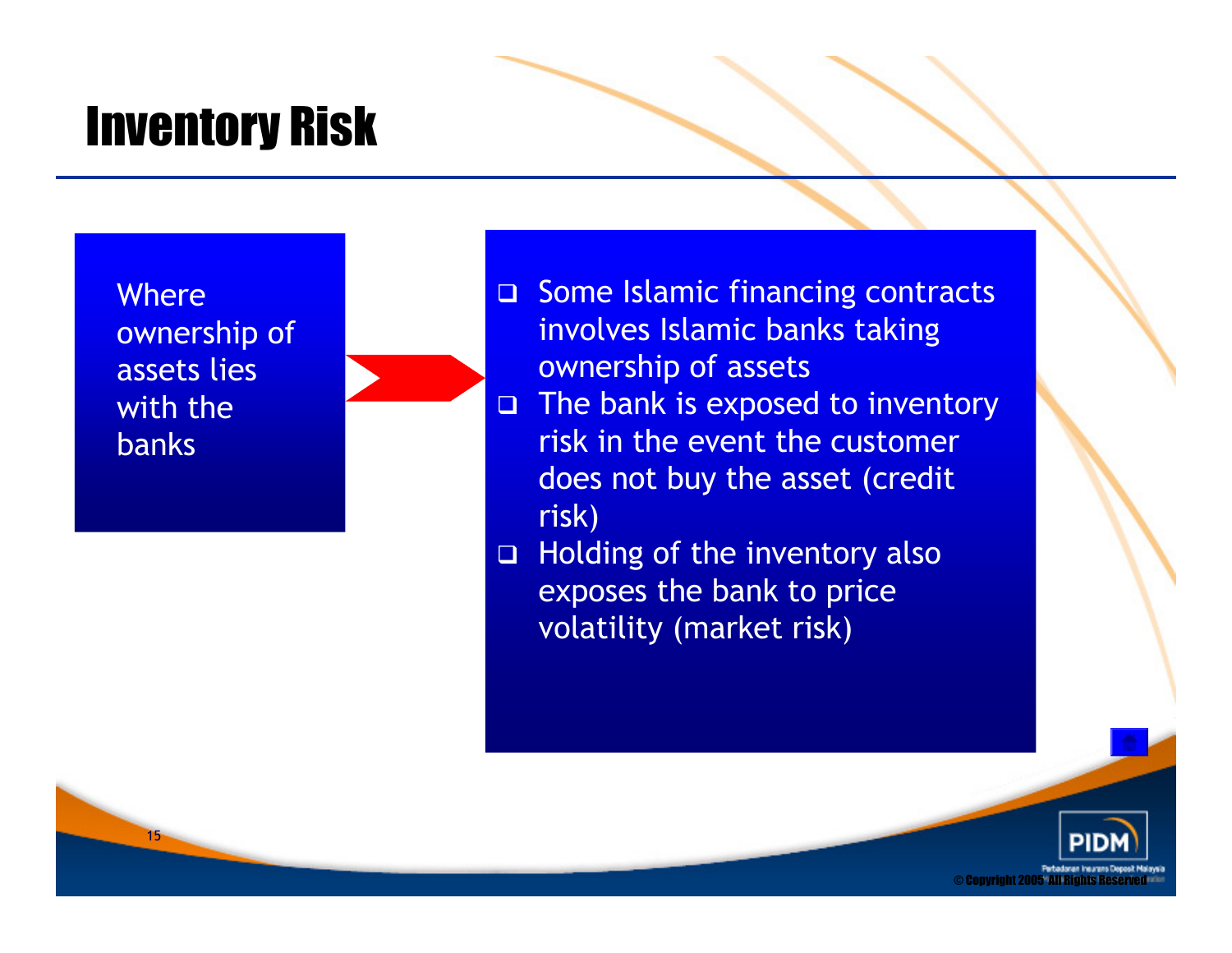## Liquidity Risk

Loss arising from inability to meet obligations

16

 Limited liquidity management instruments

- □ Limited interbank and money  $\Box$ market
- **□** Limited secondary debt market which may hamper liquidity of Islamic debt instruments
- **□** Lender of last resort facilities
- Use of Commodity Murabahah to manage liquidity

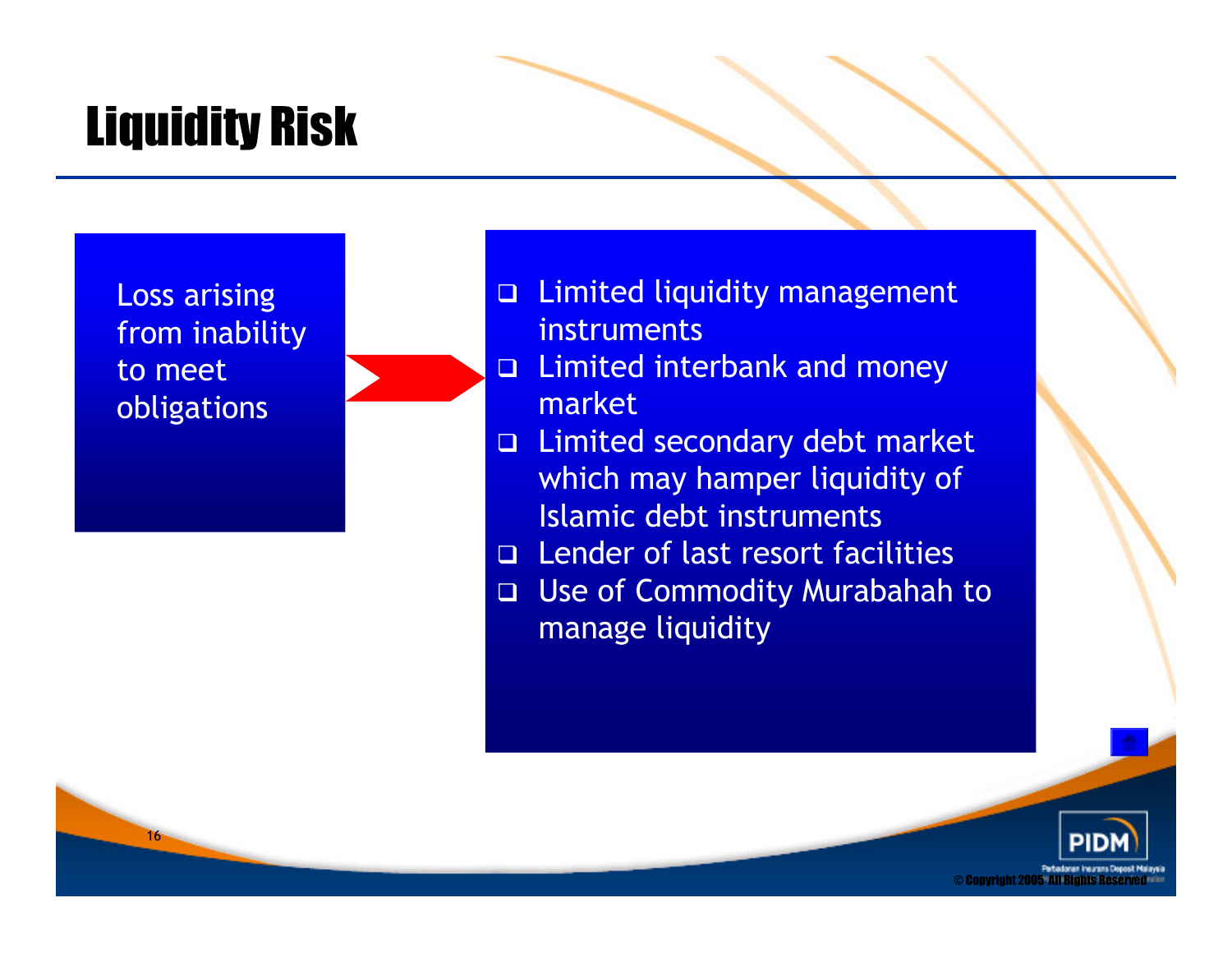### Rate of Return Risk

Rates of return risks is potential impact on the returns caused by unexpected change in the rate of return

- Returns to profit-sharing investment account holders are not fixed up-front – theoretically, investors will accept profit or loss on investment
- $\Box$  Practically, Islamic banks are wary of potential withdrawal of funds due to uncompetitive profit rate
- □ Displaced commercial risk
- **D** Profit Equalisation Reserves and Investment Risk Reserves

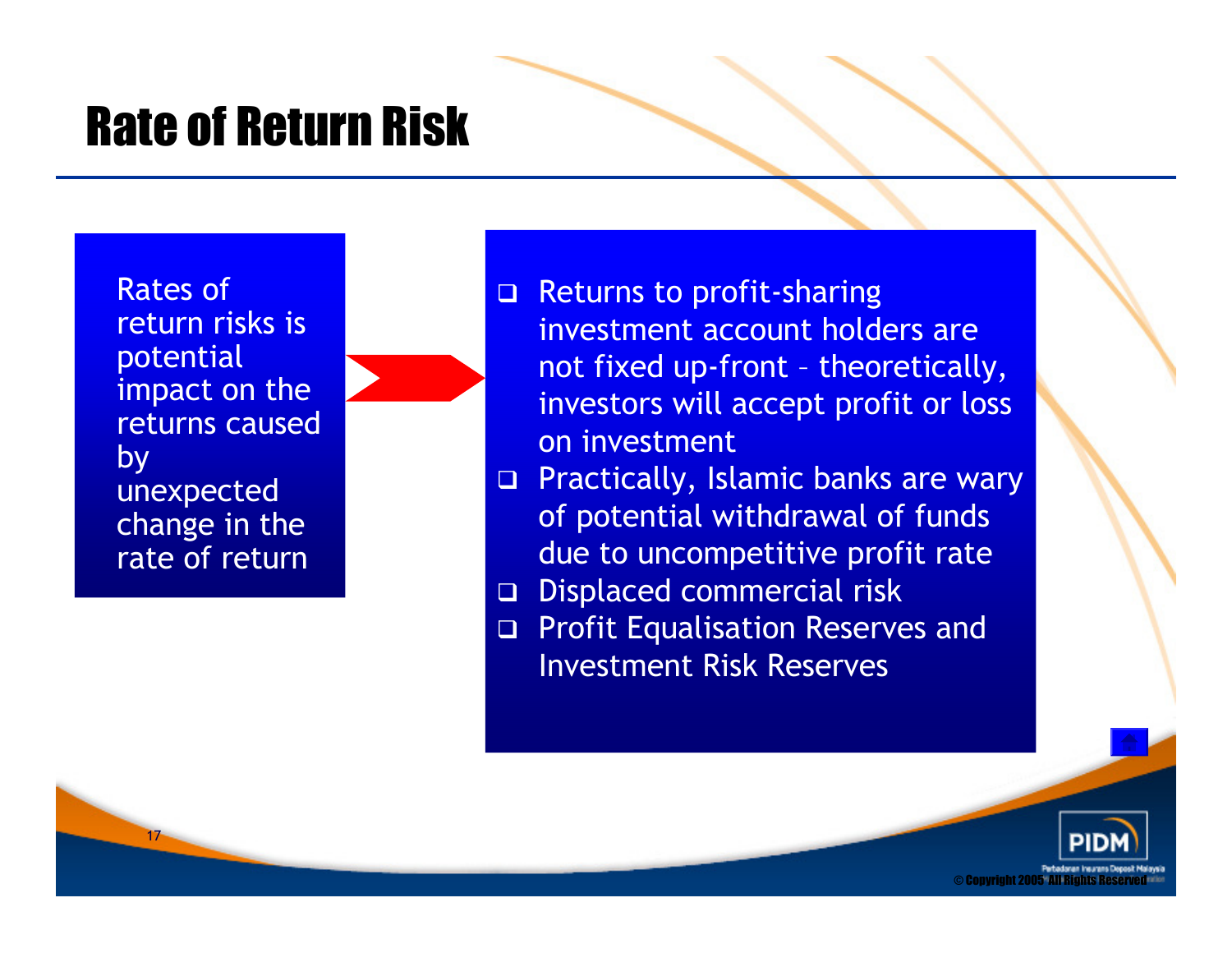## Operational Risk

Risk of losses resulting from inadequate or failed internal processes, people and systems or from external events

- **Q** Crucial for Islamic banks
- $\Box$ **Compliance with local legal** framework
- □ Compliance with Shariah rules  $\Box$
- $\Box$  Reputation risk
	- **For an Islamic bank Reputation is** even more important

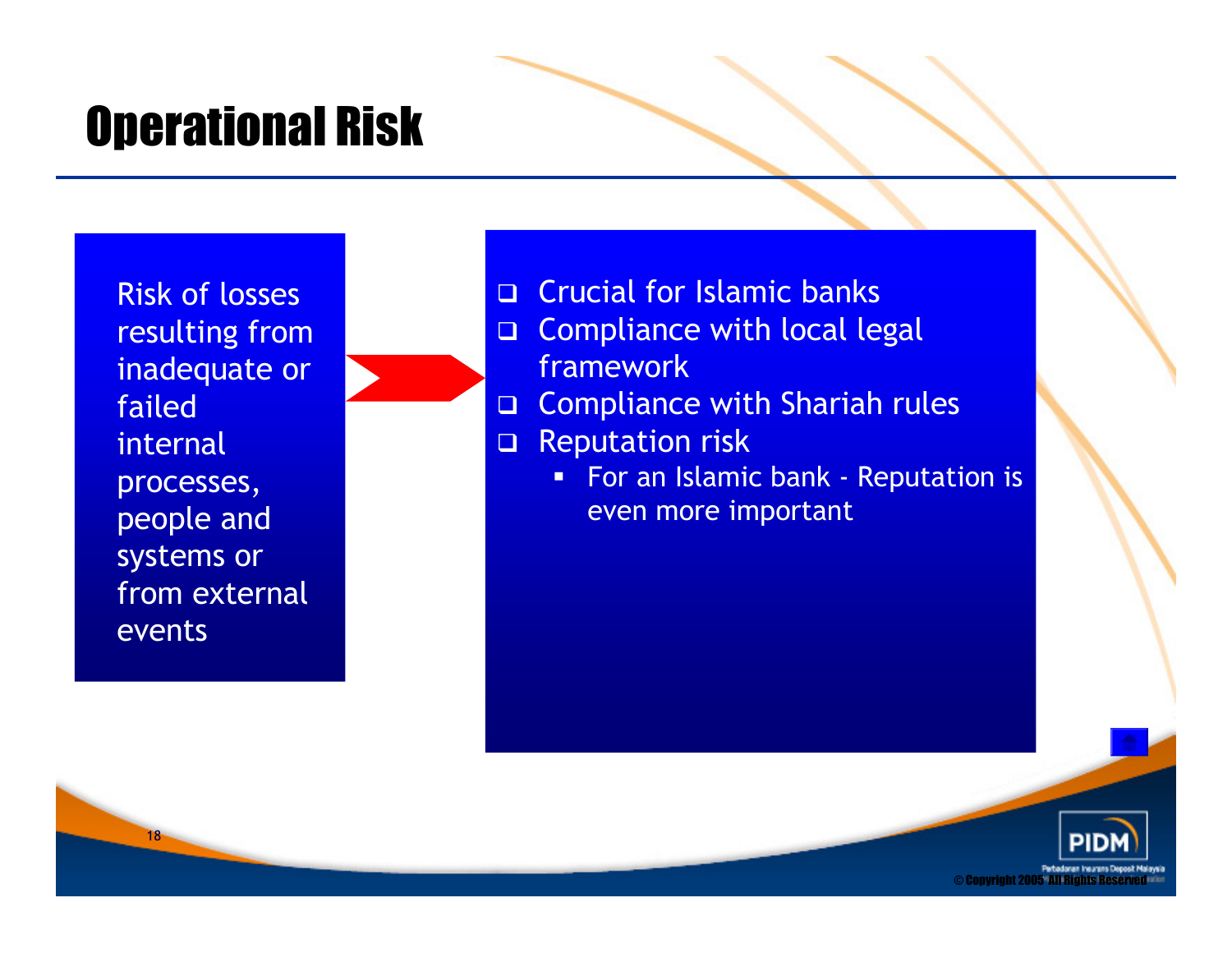### MDIC's Risk Assessment

- $\Box$  **Common methodology but two different applications**
- $\Box$  **For Islamic banks, the additional risk perspectives are considered and analysed**
- **Additional financial indicators identified and developed**
- $\Box$  **Currently developing new benchmark for Islamic banks in terms of financial ratios**

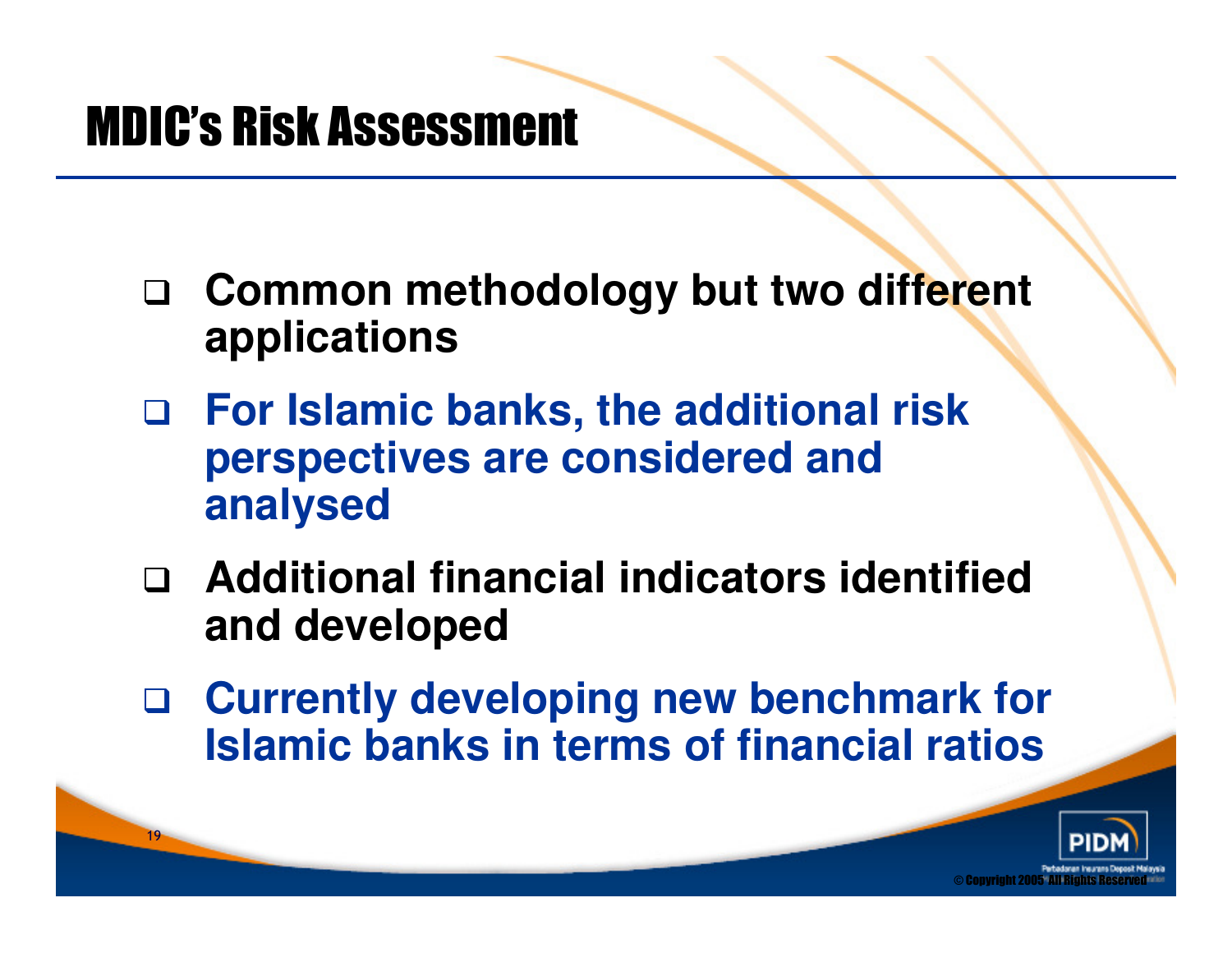# **Issues & Challenges**

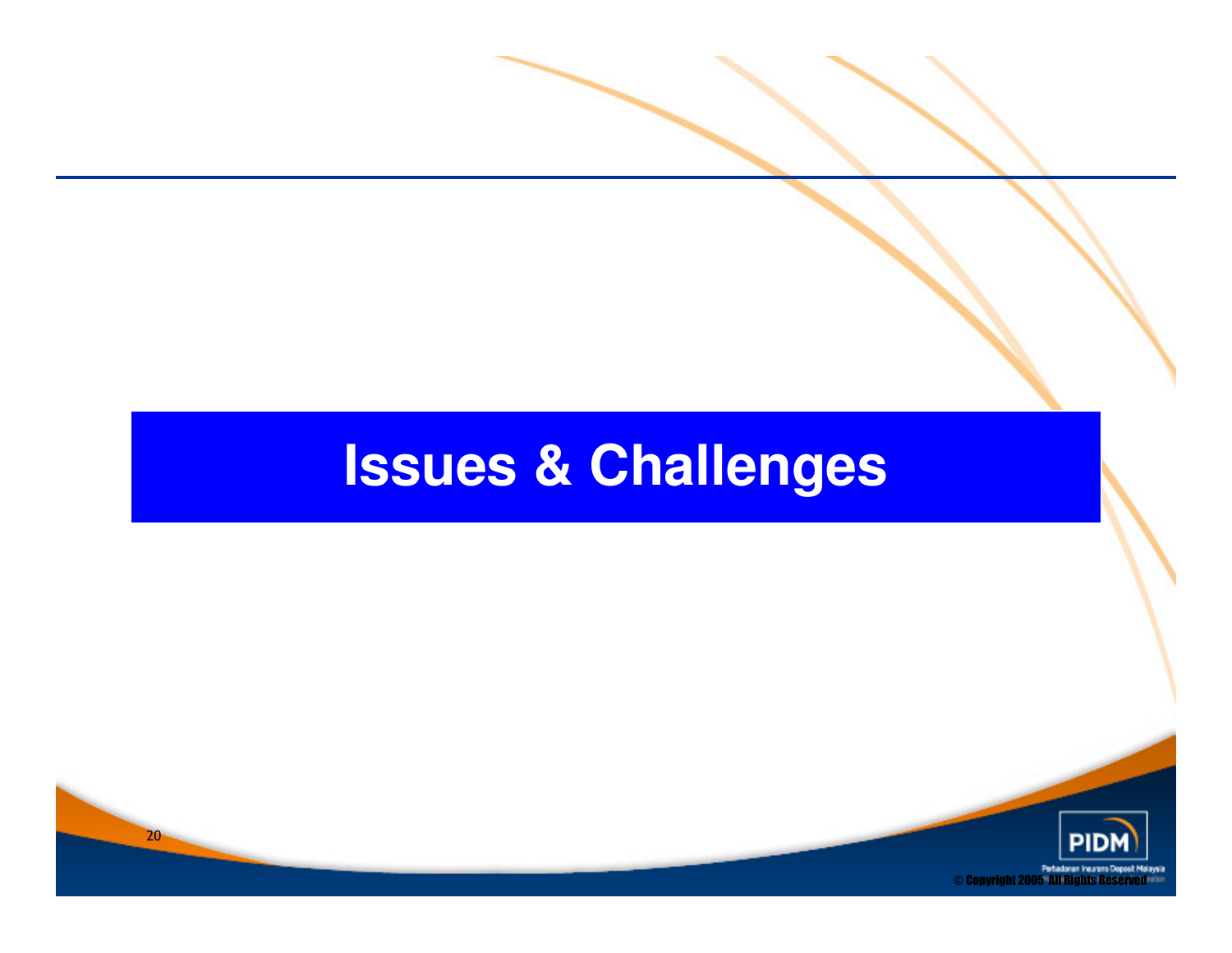#### Issues & Challenges

- **Islamic banking fairly new**
- $\Box$  **New products being developed and introduced**
- $\Box$ **Information disclosure**
- **To monitor changes and develop new financial indicators where necessary**

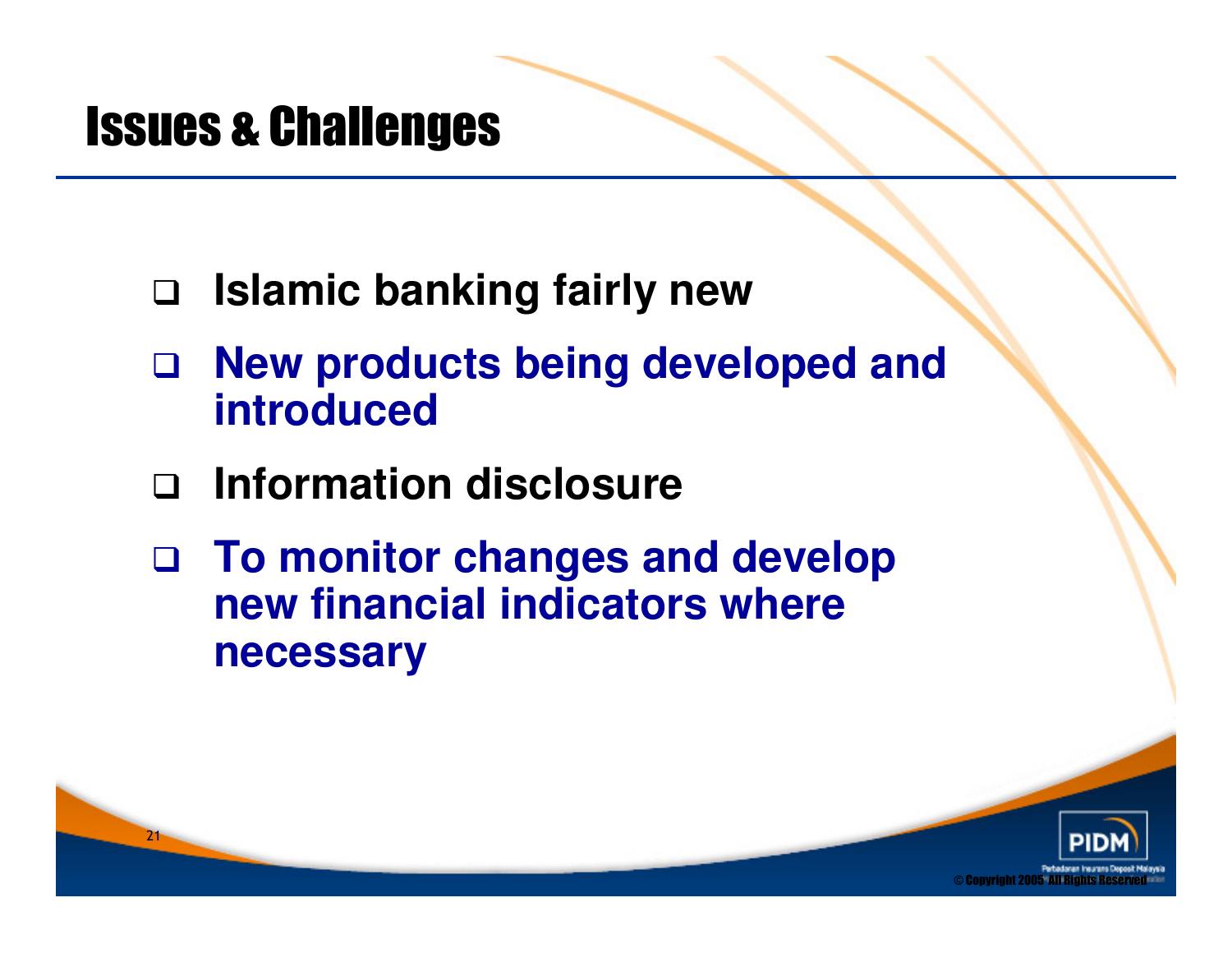## **Conclusion**

- **There are differences in terms of risks faced by Islamic banks compared to conventional banks**
- **As a result, the risk assessment techniques need to consider these risks**
- **The fast-paced development of Islamic banking means that risk assessment approach needs to be continuously refined**
- **Are Islamic banks more risky?**

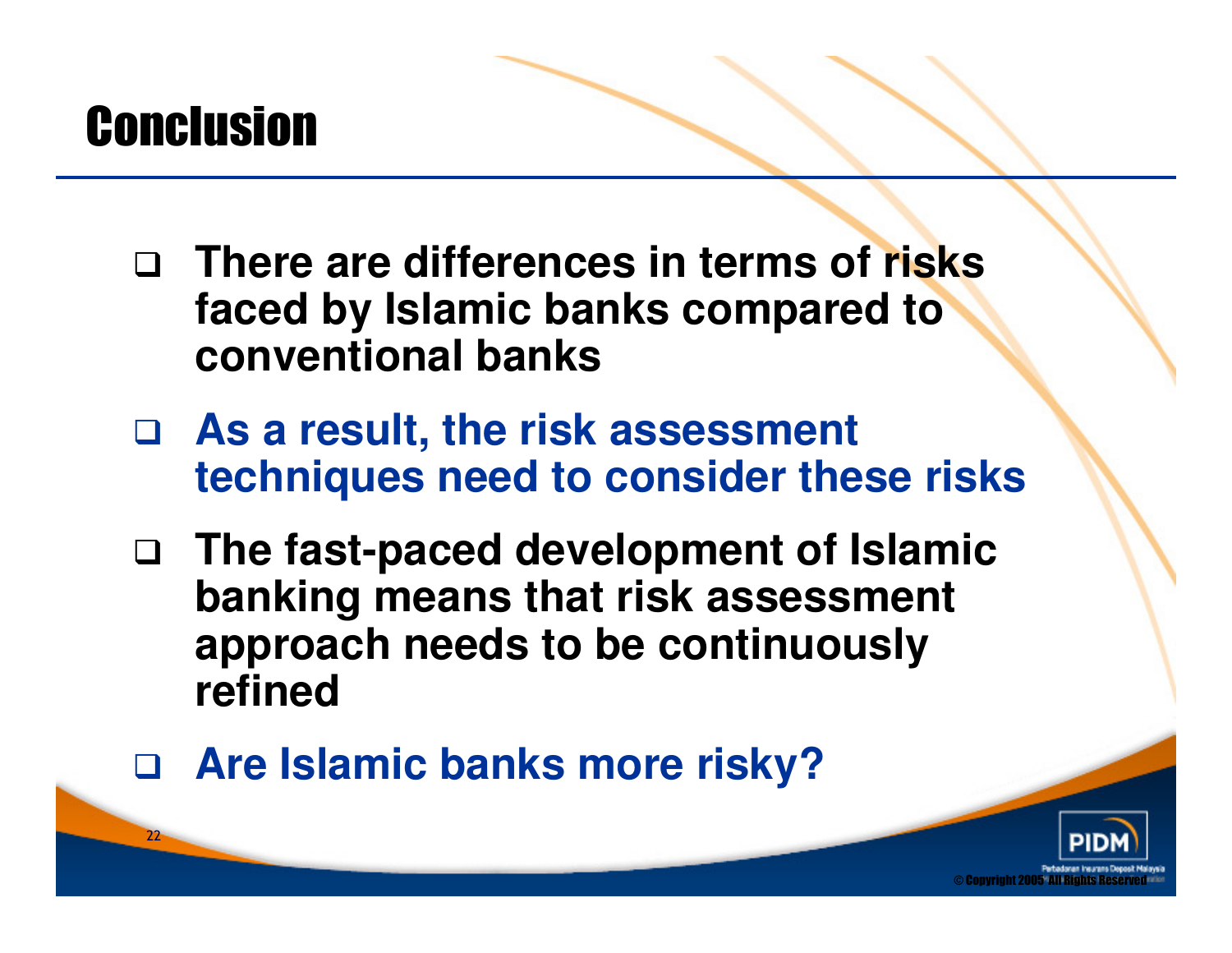

# Thank you …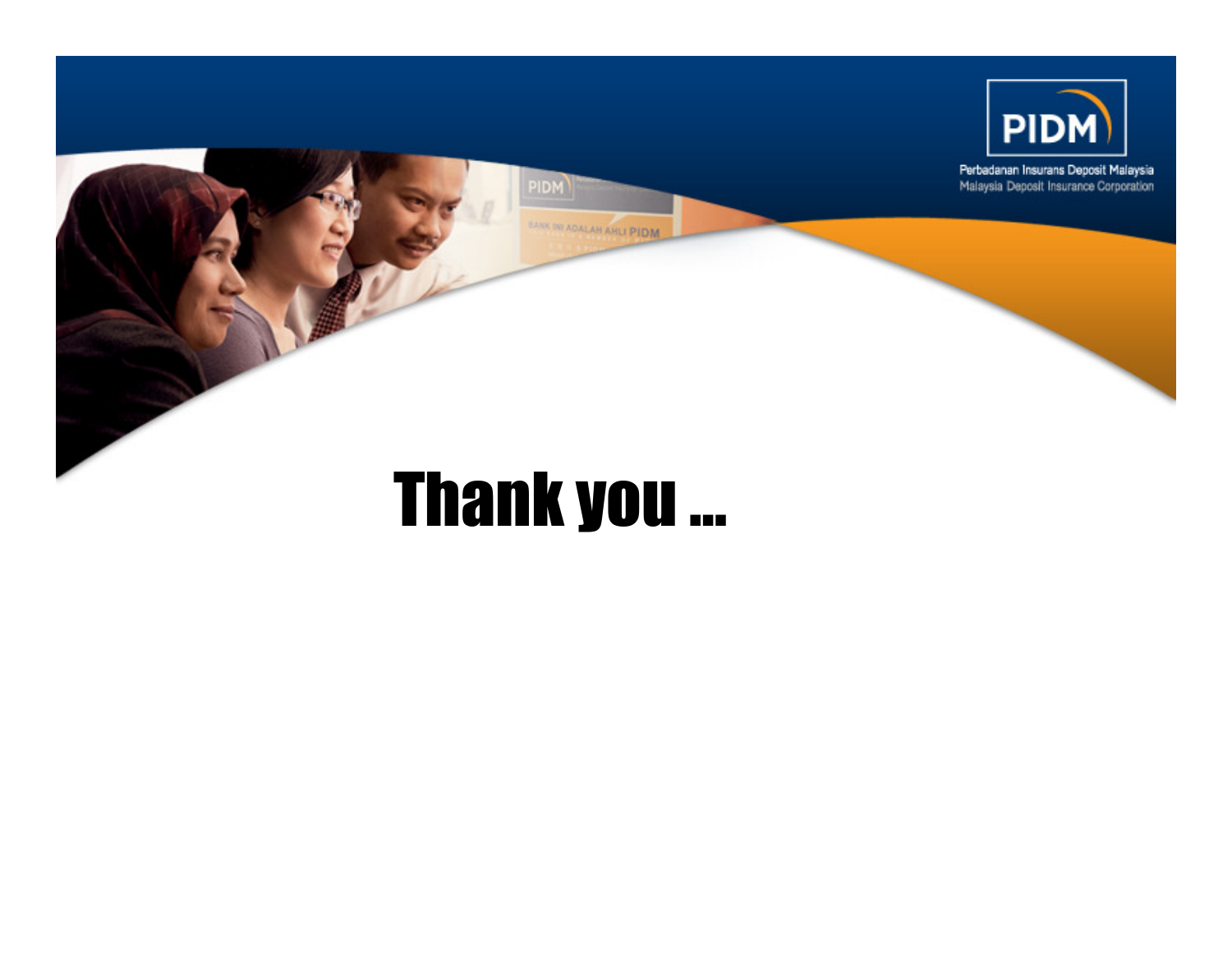### MURABAHAH (Cost Plus)

Murabaha refers to contract in which FI purchases goods upon request of a client, who makes deferred payments that cover costs and an agreed profit margin for the FI.



The responsibilities of various parties to a Murabaha contract are set out below:

•Bank buys asset from vendor for P

24

- Customer then buys asset from bank at a marked up price  $(P+X)$ , which is payable •on a deferred payment basis
- The period covering the deferred payment is effectively the period of financing•
- Title to assets is transferred to customer at time of purchase but usually customer •provides same or other assets as collateral to the bank for the period of financi

© Copyright 2005 All Rights Reser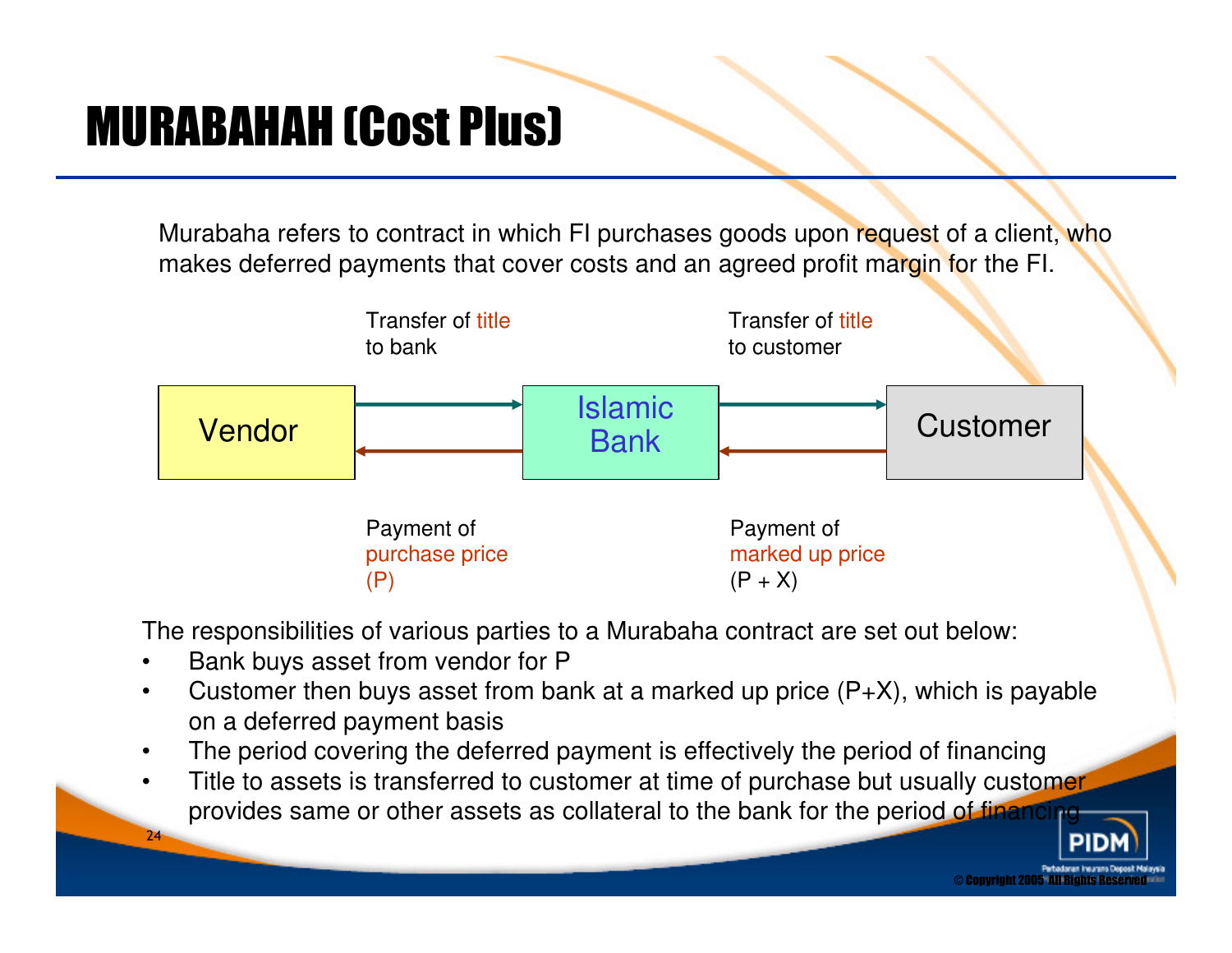

Istisna is primarily a deferred delivery sale contract. It is similar to conventional work in progress financing for Capital project. In practice it is usually used for construction and trade finance such as pre-shipment export finance.

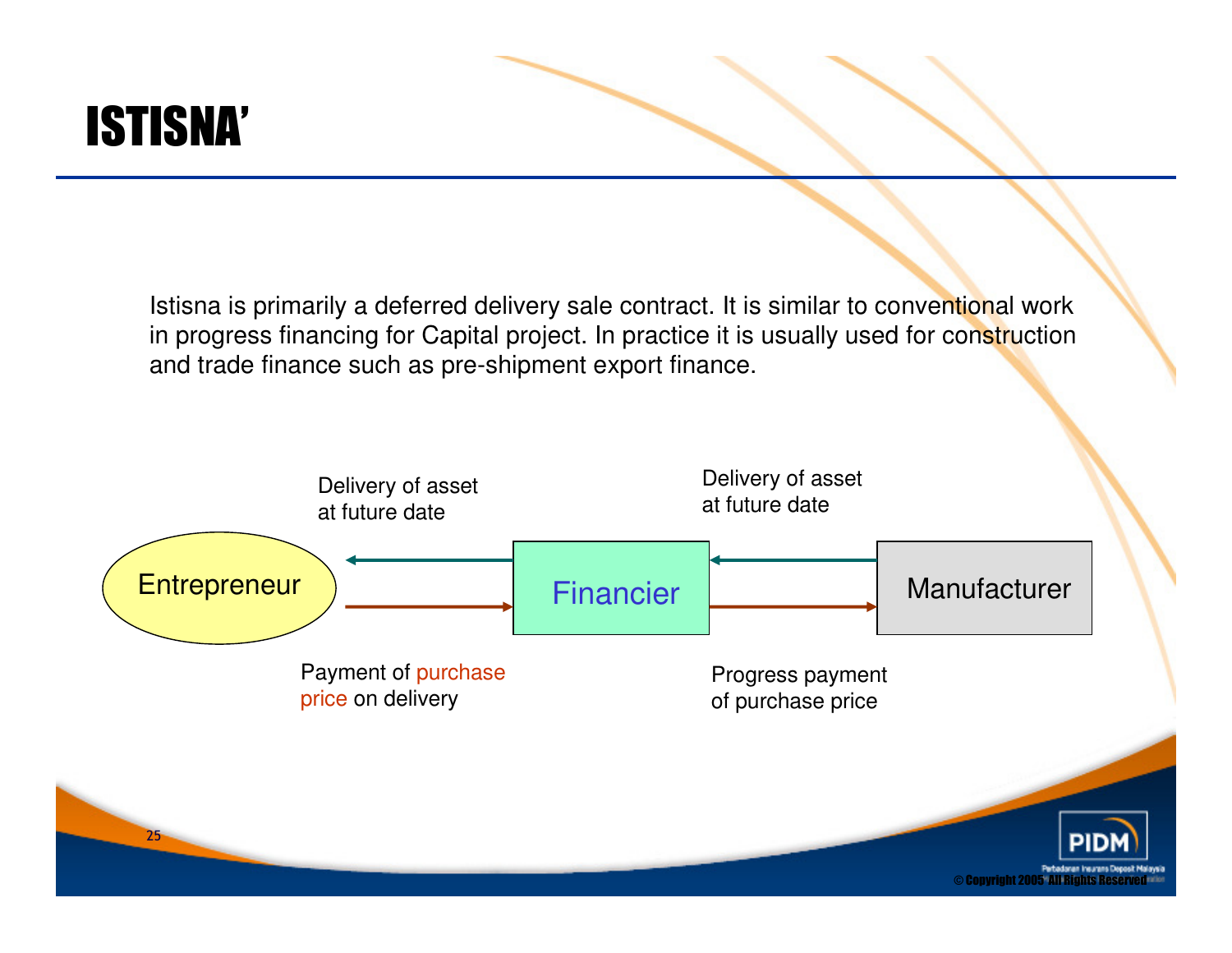## IJARAH (Leasing) MUNTAHIA BITTAMLEEK

An Ijarah is a lease purchase contract in which FI purchases capital equipment or property and leases it to an enterprise. FI may rent equipment through its use.



© Copyright 2005' All Rights Res

The responsibilities of various parties to a Ijarah contract are set out below:

- •Bank buys asset from the vendor and then leases asset to customer
- •Periodic rentals are collected by the bank

- Title of asset remains with bank under an operating Ijarah•
- Title passes to the customer under an IMB at the end of contract. •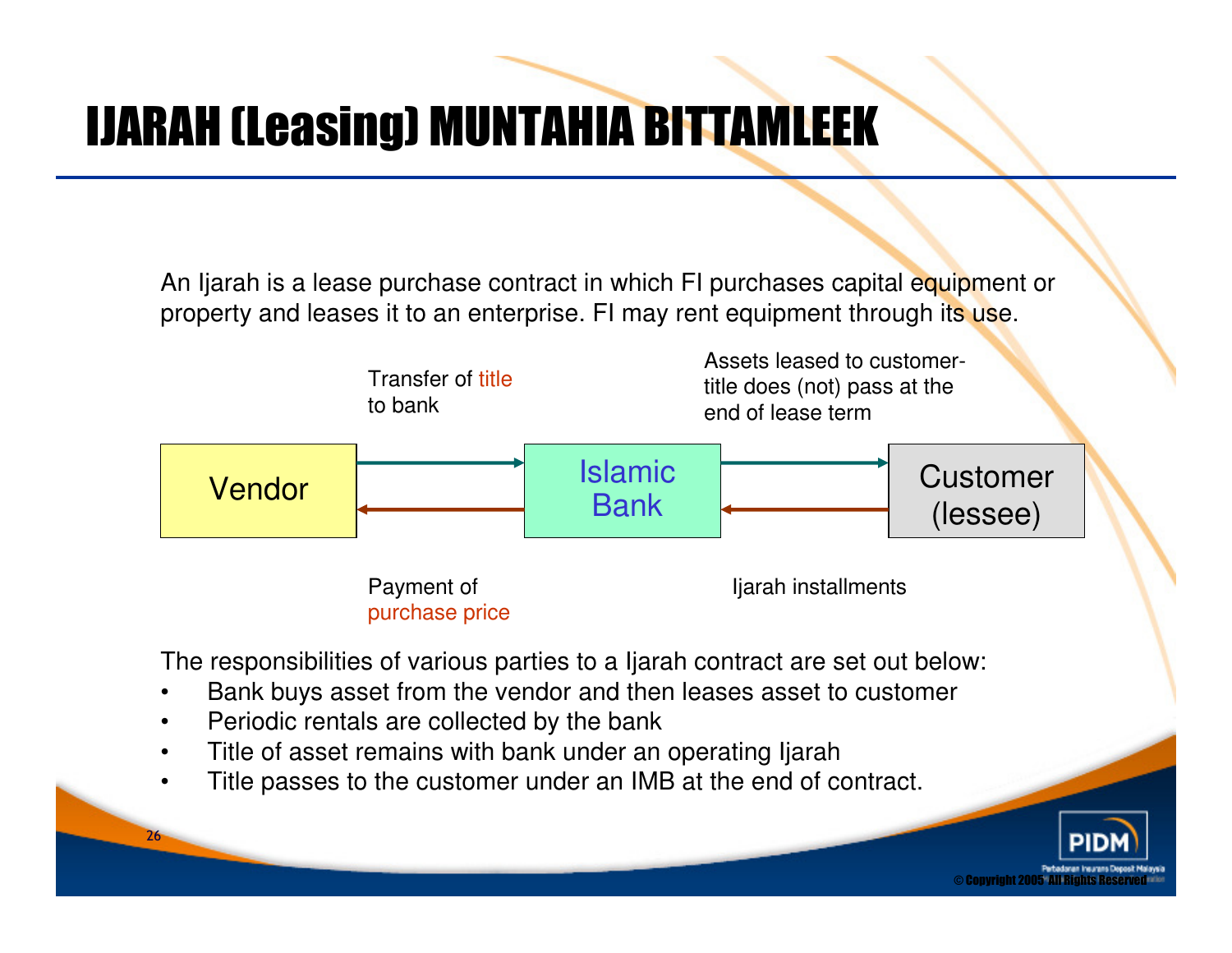### MUSHARAKAH (Joint-venture)

27

Musharakah is a partnership between a FI and an enterprise in which FI supplies working capital. Notes of participation sold to investors provide the funding.



The responsibilities of various parties to a Musharakah contract are set out below:

- •Both customer and bank contribute toward the capital of the enterprise
- Under diminishing musharakah, customer buys out bank's share over a period of time•
- • Customer and bank share in profits according to agreed proportions, which may be different from proportions of capital contributed. Any losses of enterprise will be borne by customer and bank according to their capital contributions.

© Copyright 2005° All Rights R